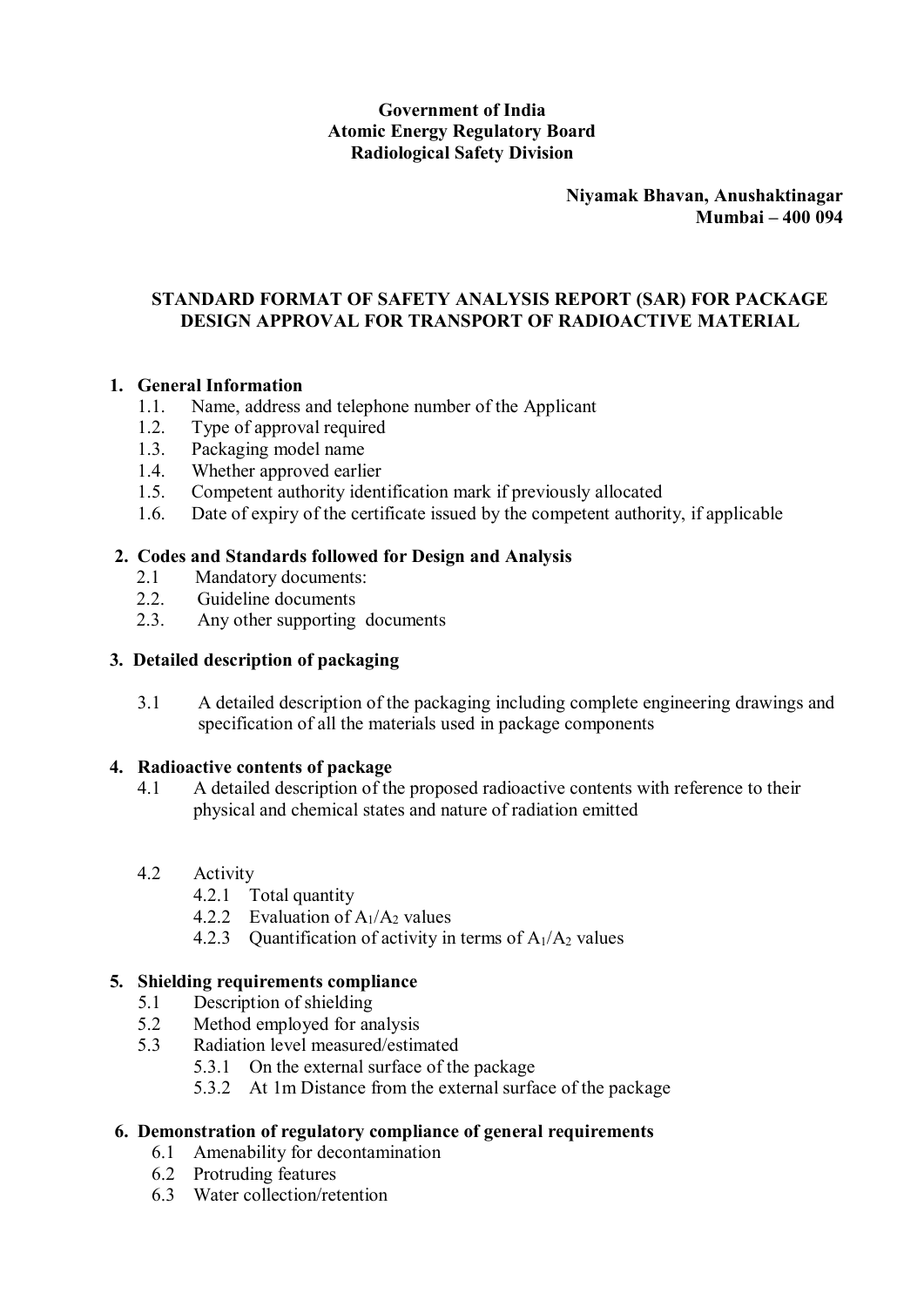- 6.4 Any other component added to package during transport
- 6.5 Effects of acceleration/ vibrations during transport on closing devices
- 6.6 Compatibility of packaging material with each other and radioactive contents; and their behavior under irradiation
- 6.7 Provision of valves and protection of their operation against unauthorised operation
- 6.8 Design compatibility of package materials and radioactive materials to ambient temperature & pressure during routine transport conditions
- 6.9 Provision of thermal protection for satisfying the requirements of thermal test
- 6.10 Effectiveness of thermal protection if the package is subjected to the tests to demonstrate its ability to withstand the normal conditions of transport and the mechanical test to demonstrate its ability to withstand accident conditions of transport
- 6.11 Tamper proof seal
- 6.12 Tie-down
	- 6.12.1 Design criteria
	- 6.12.2 Analytical calculation
- 6.13 Detailed description of containment system
- 6.14 If liquid contents are expected to be present or formed in the package, additional design features of package
- 6.15 If gaseous contents are expected to be present or formed in the package, additional design features of package
- 6.16 Does the design of the package take into account temperatures ranging from  $-40^{\circ}$  C to  $70^{\circ}$  C for the components of the package?
- 6.17 Is the package designed for an ambient temperature range from from  $-40^{\circ}$  C to  $+$  $38^{\circ}$  C
- 6.18 If the answer to the above is no, mention the ambient temperature range for which the package is designed
- 6.19 Package accessible surface temperature for ambient conditions of transport without insolation
- 6.20 Package maximum normal operating pressure for ambient conditions of transport with/without insolation (include measurement/design/analysis calculations)
- 6.21 Does the package include a pressure relief system?
- 6.22 If the answer to the above is yes, does the pressure relief system allow the release of radioactive material to the environment under the conditions of the tests to demonstrate the ability of the package to withstand normal and accident conditions of transport?
- 6.23 If yes, activity released in each venting and frequency of venting

#### **7. Demonstration of ability to withstand normal conditions of transport**

- 7.1. Water spray test
- 7.2 Free drop test
- 7.3 Stacking test
- 7.4 Penetration test
- 7.5 Performance of package after above tests with respect to loss of radioactive content per hour

#### **8. Demonstration of ability to withstand accident conditions of transport**

8.1 Structural Integrity Demonstration under Mechanical Tests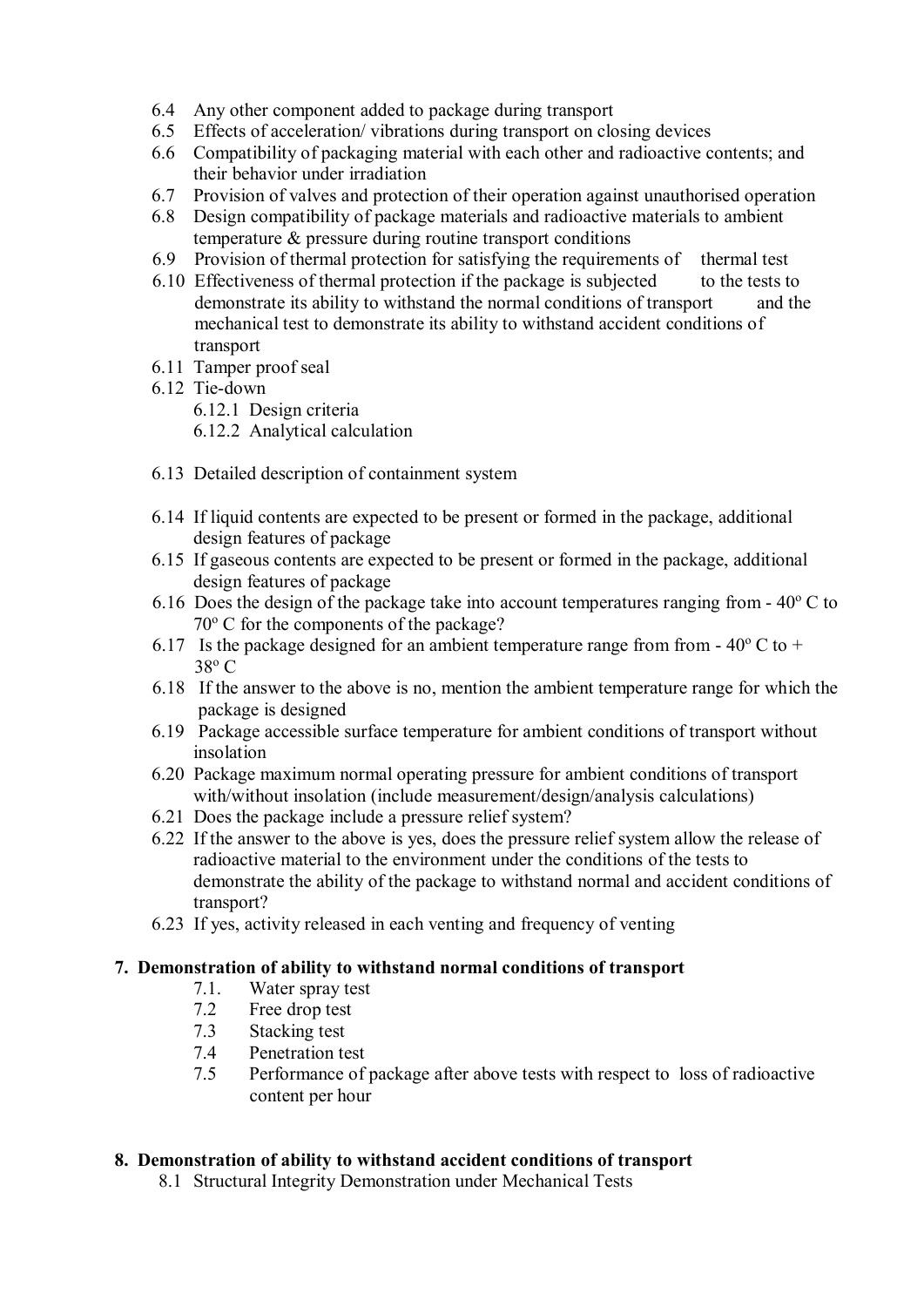- 8.1.1 Design features for structural requirements under impact
- 8.1.2 Material properties of structural components under dynamic conditions of impact under the ambient conditions
- 8.1.3 Method employed for demonstration of compliance
- 8.1.4 If demonstration by scale model testing, then design criteria / selection of model size, deviations, reduction and scaling factors for equivalent damage
- 8.1.5 Determination of the order of mechanical tests which causes maximum damage in the thermal test which follows
- 8.1.6 Drop I or Drop III
	- 8.1.6.1 Different possible drop attitudes
	- 8.1.6.2 Determination of worst attitude
	- 8.1.6.3 Stresses / deformations in worst attitude
	- 8.1.6.4 Comparison of results with acceptance criteria for stresses/ deformation
- 8.1.7 Drop II
	- 8.1.7.1 Different possible drop attitudes
	- 8.1.7.2 Determination of worst attitude
	- 8.1.7.3 Stresses / deformations in worst attitude
	- 8.1.7.4 Comparison of results with acceptance criteria for stresses/ deformation
- 8.1.8 Justification of design at  $-40^{\circ}$  C
- 8.2 Structural integrity demonstration under thermal tests
	- 8.2.1 Thermal design features
	- 8.2.2 Thermal properties of materials used to withstand thermal test
	- 8.2.3 Thermal evaluation for accident conditions of transport
		- 8.2.3.1 Method employed and its validation
		- 8.2.3.2 Worst orientation for thermal test / analysis considering the damaged condition of package after mechanical tests
		- 8.2.3.3 Temperature profile in the package at the end of thermal test / analysis
		- 8.2.3.4 Maximum internal pressure inside containment at the end of thermal test / analysis
		- 8.2.3.5 Maximum pressure in space between inner & outer shells at the end of thermal test / analysis
		- 8.2.3.6 Maximum thermal stresses & deformation on the structural components of package at highest temperature / molten condition of lead
		- 8.2.3.7 Contraction stresses on structural components during cooling, if any
		- 8.2.3.8 Extrapolation of results to damaged package, if analysis / tests done on undamaged package
- 8.3 containment integrity demonstration after water immersion test or enhanced water immersion test for packages designed for radioactive contents with activity >  $10^5$  A<sub>2</sub>
- 8.4 Cumulative effects of tests to demonstrate ability to withstand accident conditions of transport
	- 8.4.1 Maximum radiation level at 1 m from the external surface of the package with the maximum radioactive contents which the package is designed to contain
	- 8.4.2 Accumulated loss of radioactive contents in one week

## **9. For packages to be transported by air**

- 9.1 Surface temp
- 9.2 Proof that if it is exposed to ambient temperatures ranging from -40 $\degree$ C to +55 $\degree$ C, the integrity of containment will not be impaired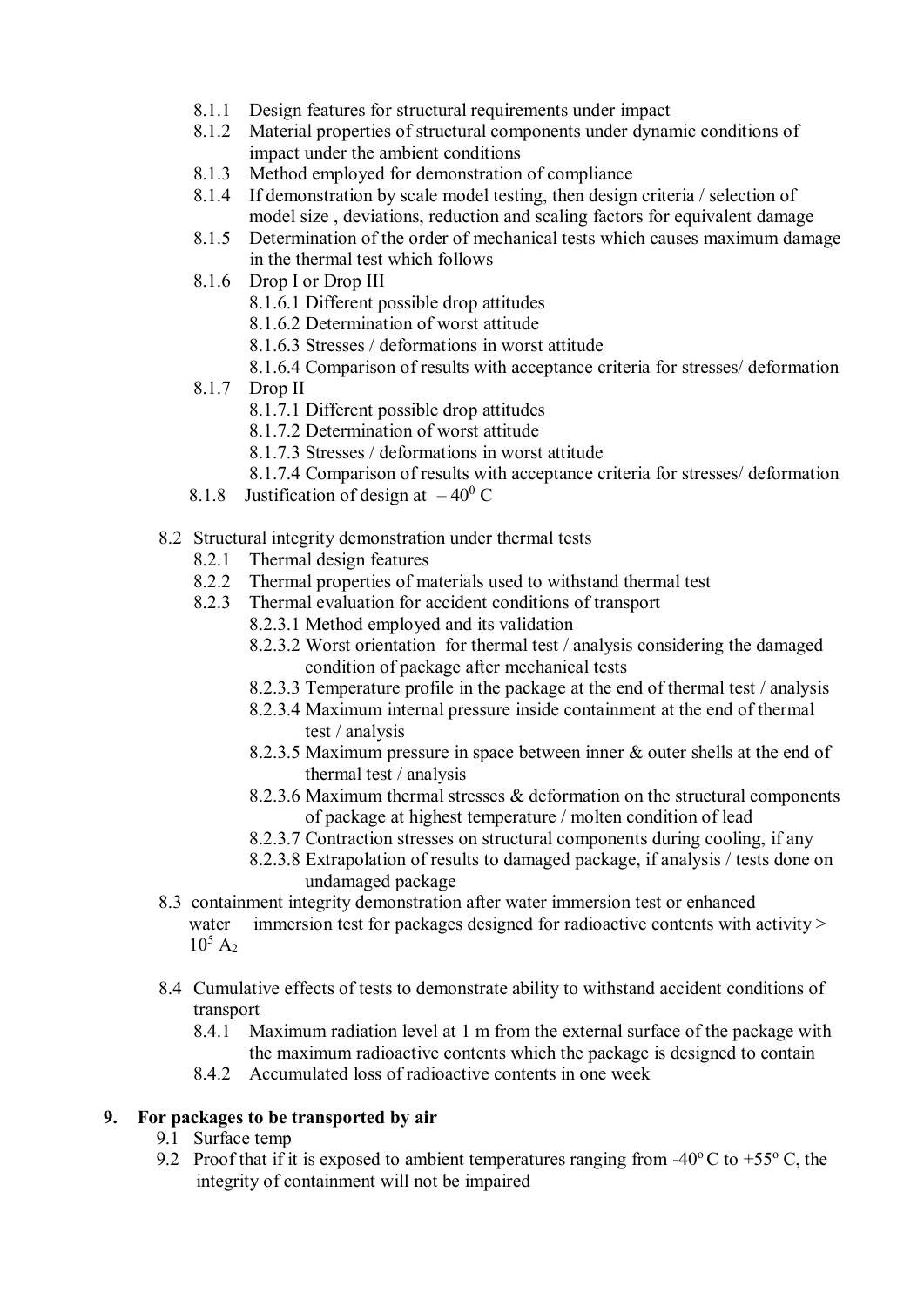9.3 Proof that it is capable of withstanding, without leakage, an internal pressure of not less than maximum normal operating pressure plus 95 kPa

## **10. For packages designed to contain 0.1 kg or more of uranium hexafluoride, demonstration of regulatory compliance after**

- 10.1 Structural test
- 10.2 Free drop test
- 10.3 Thermal test

# **11. For packages designed to contain fissile materials**

# 11.1 **Criticality design**

- 11.1.1 Description of confinement design
- 11.1.2 Design features
- 11.1.3 Material properties
- 11.1.4 Fissile material contents
- 11.1.5 General considerations
- 11.1.6 Single package evaluation
- 11.1.7 Evaluation of package arrays under normal conditions of transport
- 11.1.8 Model configuration for the most unsafe condition
- 11.1.9 Evaluation of damaged package arrays under hypothetical accident conditions
- 11.1.10 Model configuration for the most unsafe condition
- 11.1.11 Summary table of criticality evaluation
- 11.1.12 Criticality safety index
- 11.2.1 Demonstration that the package maintains sub-criticality during normal and accident conditions of transport; in particular, considering (i) water leaking into or out of packages; (ii) loss of efficiency of built-in neutron absorbers or moderators; (iii) rearrangement of the contents either within the package or as a result of loss from the package; (iv) reduction of spaces within or between packages; (v) packages becoming immersed in water or buried in snow; and (vi) temperature changes
- 11.2.2 Does the package, after being subjected to the tests to demonstrate its ability to withstand normal conditions of transport prevent the entry of a 10 cm cube?
- 11.2.3 Does the package include multiple high standard water barriers, each of which would remain watertight if the package were subject to the tests to demonstrate its ability to withstand normal and accident conditions of transport?

## **12. Operating procedures**

- 12.1 Procedures for loading the package
- 12.2 Procedures for unloading the package
- 12.3 Lifting arrangements
- 12.4 Proposed mode of transport
- 12.5 Tie-down arrangements and normally occupied position
- 12.6 Whether to be transported under exclusive use

## **13. Quality assurance programme as per ASME Sec-3, Div-3**

- 13.1 References to quality assurance procedures followed for design and manufacture of package
- 13.2 Material Testing
- 13.3 Weld Inspection
- 13.4 Pressure Test
- 13.5 Leak Test